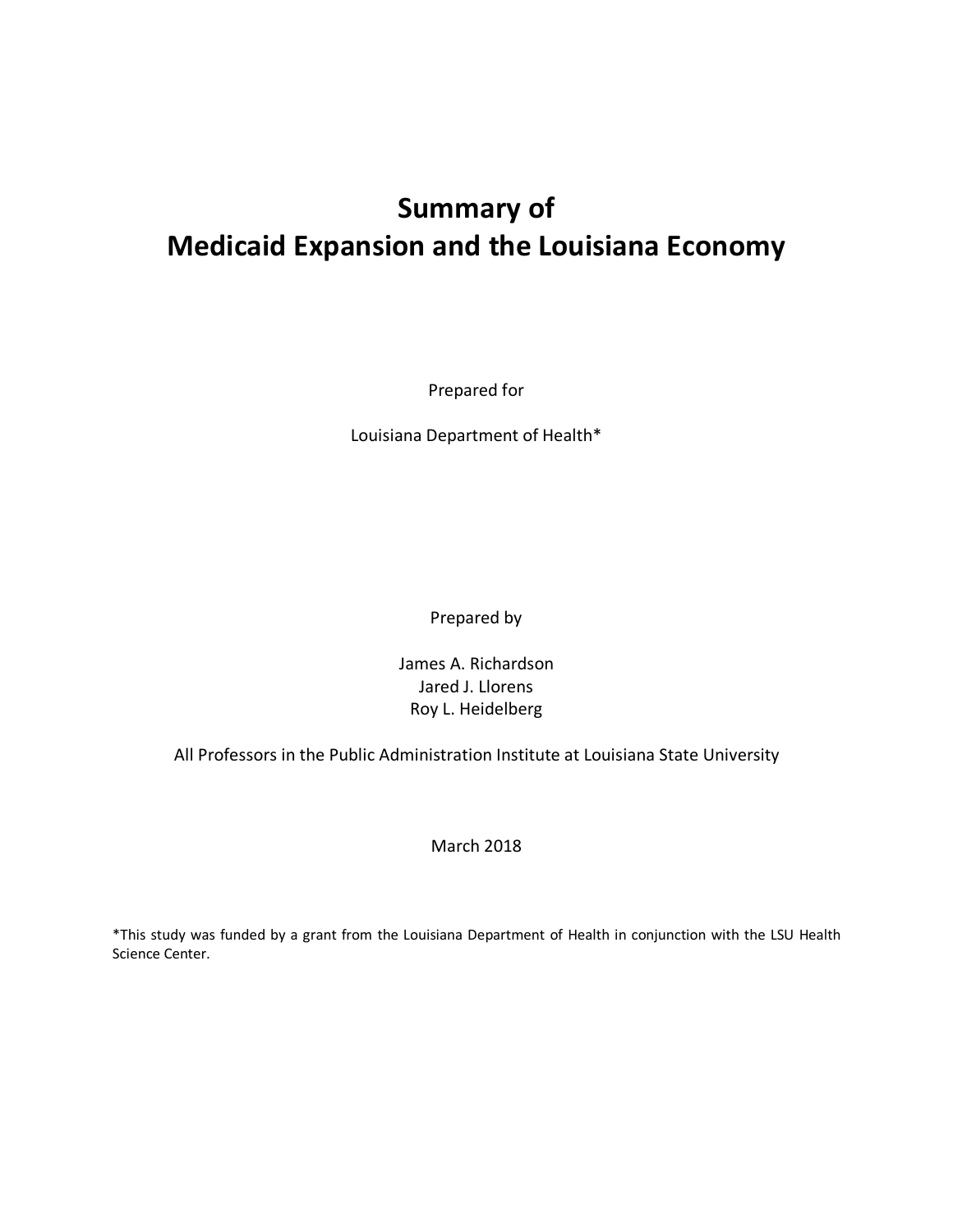#### **Summary of Medicaid Expansion and Louisiana Fiscal Outlook1**

#### **Fiscal 2017**

The direct economic impact of Louisiana's Medicaid expansion program, based on the type of healthcare treatment being provided, is illustrated in Table 1 for FY 2017. In State Fiscal Year 2017 the federal government had a FMAP of 97.5% for the Medicaid expansion program, meaning for every dollar the state spent on Medicaid expansion in Louisiana, the federal government paid 97.5 cents. Louisiana's choice to participate in the Medicaid expansion represents an injection of net new federal dollars into the Louisiana economy that otherwise would not be present. This means that Medicaid expansion, in addition to providing healthcare for non-elderly adults with income being less than 138% of the federal poverty level, also creates an economic stimulus to the state's economy. In SFY 2017 this federal infusion of dollars amounted to \$1.85 billion. This economic impact means sustaining and creating employment impacts, personal earnings, and state and local tax receipts.

| Table 1. Economic Impact of Medicaid Expansion Program on Louisiana Economy Based on |
|--------------------------------------------------------------------------------------|
| Payments to Managed Care Organizations, State Fiscal Year 2017 (in millions)         |

| Type of<br><b>Activity</b>                               | <b>Federal</b><br><b>Payment</b> | <b>Business</b><br><b>Activity</b> | Personal<br><b>Earnings</b> | <b>Employment</b> | <b>State Tax</b><br><b>Receipts</b> | Local<br>Tax<br><b>Receipts</b> |
|----------------------------------------------------------|----------------------------------|------------------------------------|-----------------------------|-------------------|-------------------------------------|---------------------------------|
| <b>Hospitals:</b><br><b>Inpatient Care</b>               | \$495.5                          | \$939.9                            | \$350.4                     | 5,311             | \$29.1                              | \$21.0                          |
| <b>Outpatient</b><br><b>Care</b>                         | \$297.8                          | \$564.8                            | \$210.2                     | 2,593             | \$17.5                              | \$12.6                          |
| <b>Pharmacy</b>                                          | \$284.5                          | \$539.7                            | \$201.2                     | 3,825             | \$16.7                              | \$12.1                          |
| <b>Physicians and</b><br>other<br><b>Professions</b>     | \$441.1                          | \$836.5                            | \$311.9                     | 4,420             | \$25.9                              | \$18.7                          |
| <b>Other Medical</b><br><b>Services</b>                  | \$64.6                           | \$122.4                            | \$41.6                      | 1,150             | \$3.4                               | \$2.5                           |
| <b>Administration</b><br>of Program                      | \$266.5                          | \$476.8                            | \$124.8                     | 1,818             | \$10.4                              | \$7.5                           |
| <b>Total Activity</b><br>of Medicaid<br><b>Expansion</b> | \$1,850.0                        | \$3,480.1                          | \$1,118.2                   | 19,195            | \$103.2                             | \$74.6                          |

 $1$  This Summary of the Medicaid expansion and the state's fiscal outlook was prepared by Dr. James A. Richardson, Dr. Jared J. Llorens, and Dr. Roy L. Heidelberg, all faculty members of the Public Administration Institute, Louisiana State University. This Executive Summary is part of a major report being prepared on behalf of the Louisiana Department of Health by Louisiana State University and the LSU Health Science Center.



# **E. J. Ourso College of Business**<br>Public Administration Institute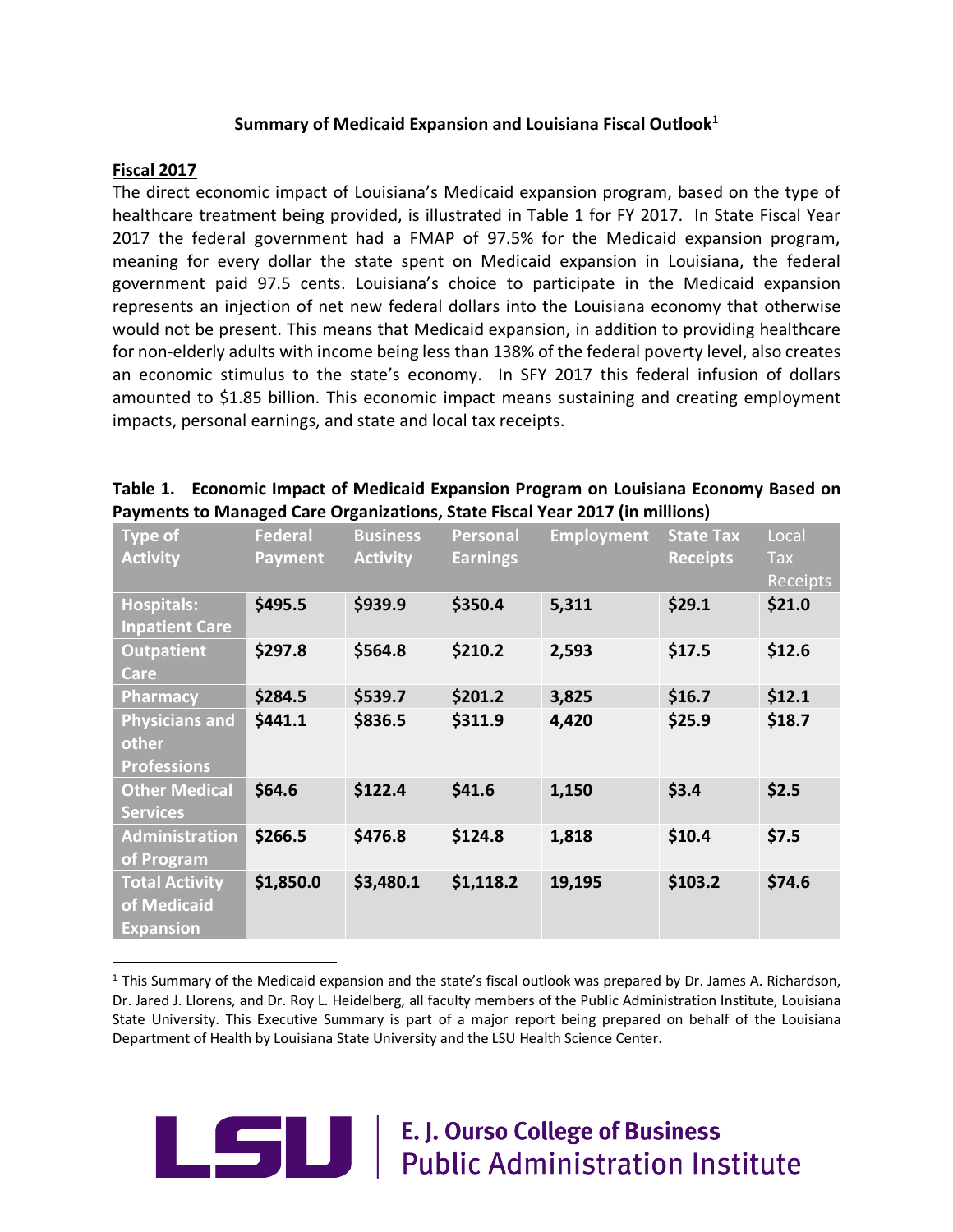This economic impact influenced the jobs, earnings, and state and local tax receipts. The state derived an additional \$103.2 million in overall state receipts. Local governments derived an additional \$74.6 million. This economic impact has been and will be felt around the state since healthcare is a state-wide activity and not concentrated in one area as illustrated in Figure 1.



### **Figure 1. Employment Related to Medicaid Expansion Spending in Health Districts and % of Total Employment**

The ten health districts as defined by the Louisiana Department of Health are illustrated in Map 1 and the employment in each of these districts initiated by the federal spending on Medicaid expansion is illustrated in Figure 1. This employment is focused in the healthcare sector but is spread around other business sectors as well, including trade, personal services, construction, and other such sectors.





**CONTROVIS E. J. Ourso College of Business<br>Public Administration Institute**